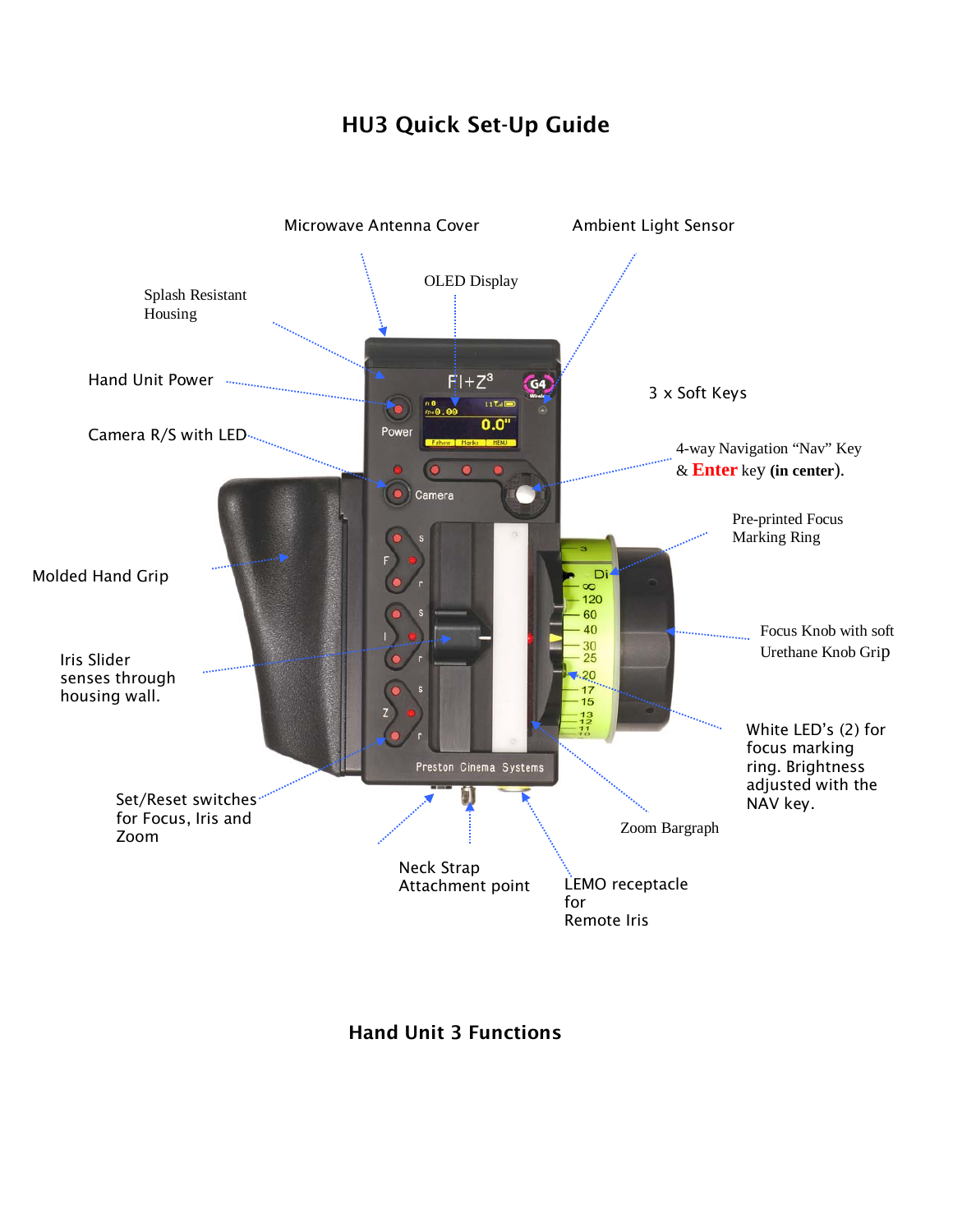## HU3 Set-up

- a. Install the FM50 battery.
- b. Press the Power Switch momentarily. The main display screen will appear. If the ft and fps text appear in the upper right corner of the display, the HU3 and MDR are both set to the same wireless channel.



- **Main Display Screen**<br>C. If the wireless channels of the HU3 and MDR do not match, the message **No** Host! will appear in the upper left corner of the display replacing the ft and fps text.
- d. Match the HU3 wireless channel to the MDR:

| Channel<br>Footage<br>Camera<br>Lens<br>Mode<br>System | 13 | ŦШ   |
|--------------------------------------------------------|----|------|
|                                                        |    | Done |

Menu Screen

- Press the Menu soft -key. The Channel item will be highlighted. Use the Nav key to move the selection to the right. Change the channel number with the Nav key to match the setting of the MDR.
- The Signal Strength bars will appear.
- e. To use a blank focus marking ring turn off the Focus mapping:
	- **Press the Menu key.**
	- Select Lens.
	- If the text "F mapping OFF" appears to the right of the text "LENS", return to the main screen by pressing the left pad of the Nav key and the HU3 is ready for use. If the name of a lens appears to the right of "Lens", press Focus map OFF.
	- The HU3 is now ready for basic operation. The blank focus marking ring, and iris marking strip can be used to mark lens calibrations.